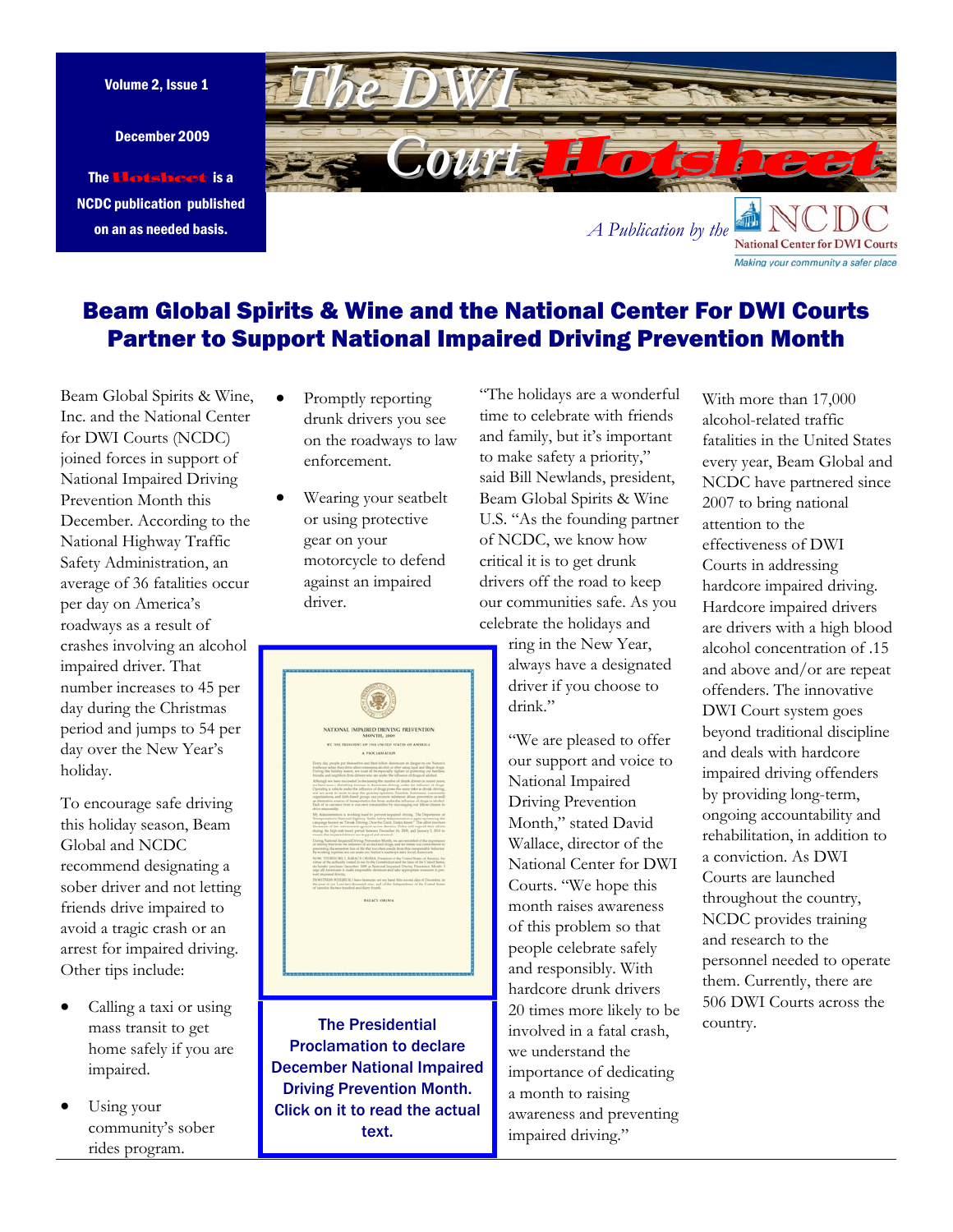## Strickland Nominated to Lead NHTSA

On Friday, December 4, 2009, President Obama nominated David Strickland to be the Administrator for the National Highway Traffic Safety Administration (NHTSA). The National Center for DWI Courts (NCDC) commends the President for his nomination. As a lead staff member of the U.S. Senate Committee on Commerce, Science, and Transportation, and Senior Counsel for the Consumer Protection Subcommittee which provides the oversight of NHTSA, Mr. Strickland has a comprehensive understanding of the issues that NHTSA will face in the upcoming years and how to make our roads and motor vehicles safer for everyone. He is a recognized expert in vehicle fuel economy, vehicle safety and driver behavior factors.

"Mr. Strickland's role on the Senate committee and subcommittee has given him the tools and the knowledge to lead NHTSA," said David J. Wallace, director of the NCDC, "He has a clear understanding of the issues NHTSA will face, as well as a critical understanding of what it will take to stop impaired driving "

His work in advising Commerce

Committee members led to the inclusion of several significant vehicle safety mandates and Mr. Strickland advised Congressional members on safety reforms and funding increases for the NHTSA's seatbelt and impaired driving grant programs. That earned him national recognition for making the driving

public safer from Mothers Against Drunk Drivers (MADD), who named him Congressional Staffer of the Year in 2004.

"With this nomination President Obama clearly demonstrated his commitment to make our roads and highways safer," according to NCDC Director Wallace. "We look forward to the Senate confirming Mr. Strickland and working with him on

making our communities a safer place to drive and to live."

A coalition comprised of the nation's top judges, prosecutors, community

"We look forward to the Senate confirming Mr. Strickland and working with him on making our communities a safer place to drive and to live." David Wallace, director NCDC.

corrections officials and traffic safety advocates are also applauding President Obama's nomination of David L. Strickland. The coalition is comprised of six influential organizations that focus either

exclusively or in part on drunk driving.

The coalition includes the Century Council, the National Association of Drug Court Professionals (NADCP), the National District Attorneys Association (NDAA), the American Probation and Parole Association (APPA), the National Association of Prosecutor Coordinators (NAPC), and National Partnership for Alcohol Misuse and Crime (NPAMC.)

### DWI Courts in the News

As DWI Courts continue to gain momentum throughout the country, the NCDC is making media outreach a priority. In the last two weeks alone there have been a handful of local stories praising the work being done by DWI Courts. Below are a couple of examples. VALL STREET JOURN

**Stimulus grant allows Muskegon County's Sobriety Court to expand**  The Muskogee News - Muskogee Michigan

MUSKEGON COUNTY -- *Muskegon County's Sobriety Court has benefited in a big way from the federal economic stimulus program, landing a two-year, \$500,000 grant. The grant will allow the jail-diversion court to hire two new staffers and increase the hours of an existing staff member, according to 60th District Judge Andrew J. Wierengo III.* **READ [MORE.](http://www.mlive.com/news/muskegon/index.ssf/2009/11/stimulus_grant_allows_muskegon.html)** 

**Queens DWI court keeps many offenders sober: DA**  The New York Post - New York, New York

Queens, New York -- *Just days after Gov. David Paterson signed a new law that cracks down on drunk drivers who endanger the lives of children, the Queens district attorney touted the success of the city's first DWI court. DA Richard Brown announced the findings of a study Monday that analyzed the Queens Treatment Court, which offers DWI offenders an alternative to jail time for their detoxification.* **[READ](http://www.nypost.com/p/news/local/queens/queens_dwi_court_keeps_many_offenders_MP9Cn1GfaHh6v49nqFoA1M) [MORE.](http://www.nypost.com/p/news/local/queens/queens_dwi_court_keeps_many_offenders_MP9Cn1GfaHh6v49nqFoA1M)**